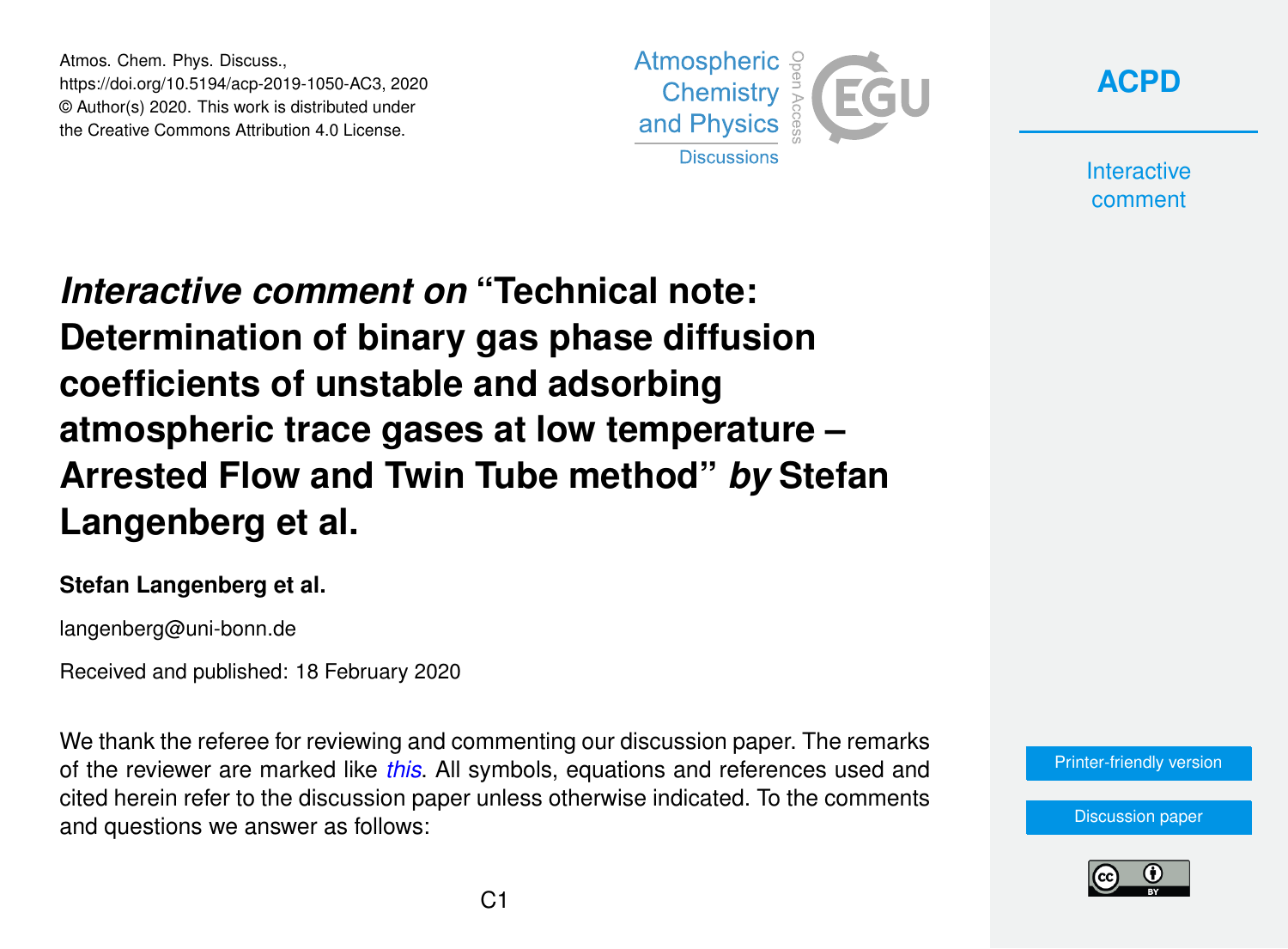*Something in the big picture is missing: the application to the laboratory kinetics measurements whose results might depend on the accuracy of the diffusion coefficients (the stated reason for this detailed work, lines 60-62.) How will the results of these new measurement capabilities affect previously measured uptake coefficients? It seems that the ClONO*<sup>2</sup> *and N*2*O*<sup>5</sup> *diffusion coefficients might have the most impact in this regard. A recommended set of L-J parameters for these two species would be most interesting.*

Most uptake experiments with CIONO<sub>2</sub> and  $N_2O_5$  into liquid surfaces were performed by the droplet train technique. To determine the real uptake coefficient  $\gamma_0$ , the measured uptake coefficient  $\gamma_{\rm obs}$  had to be corrected for diffusion to the droplet surface. This can be performed by a simplistic resistance model of Hu et al. (1995)

> 1  $\frac{1}{\gamma} = \frac{1}{\gamma_{\mathsf{ol}}}$  $\frac{1}{\gamma_{\text{obs}}} - \frac{\bar{v}r}{4D}$  $\frac{\bar{v}r}{4D_g} + \frac{1}{2}$ 2

where  $\bar{v}$  is the average trace gas thermal velocity and r the particle radius. The necessary diffusion coefficients were mostly taken from Hanson and Ravishankara (1991), who estimated them using the Lennard-Jones model and parameters of Patrick and Golden (1983) listed in our Table 1. In general, the investigators did not perform a sensitivity analysis of the dependency of the diffusion coefficient upon their reported  $\gamma$ . Therefore, it is difficult to assess, how a change of the diffusion coefficient would change the value of  $\gamma$  obtained.

We try to estimate this interdependency using the work of George et. al. (1994), who studied the uptake of  $N_2O_5$  into water droplets. The dependency of the relative error of  $\gamma$  on the relative error of the diffusion coefficient  $D_q$  is given by

$$
\frac{\Delta \gamma}{\gamma} = \frac{D_g}{\gamma} \left( \frac{\partial \gamma}{\partial D_g} \right) \frac{\Delta D_g}{D_g}.
$$

**[ACPD](https://www.atmos-chem-phys-discuss.net/)**

**Interactive** comment

[Printer-friendly version](https://www.atmos-chem-phys-discuss.net/acp-2019-1050/acp-2019-1050-AC3-print.pdf)

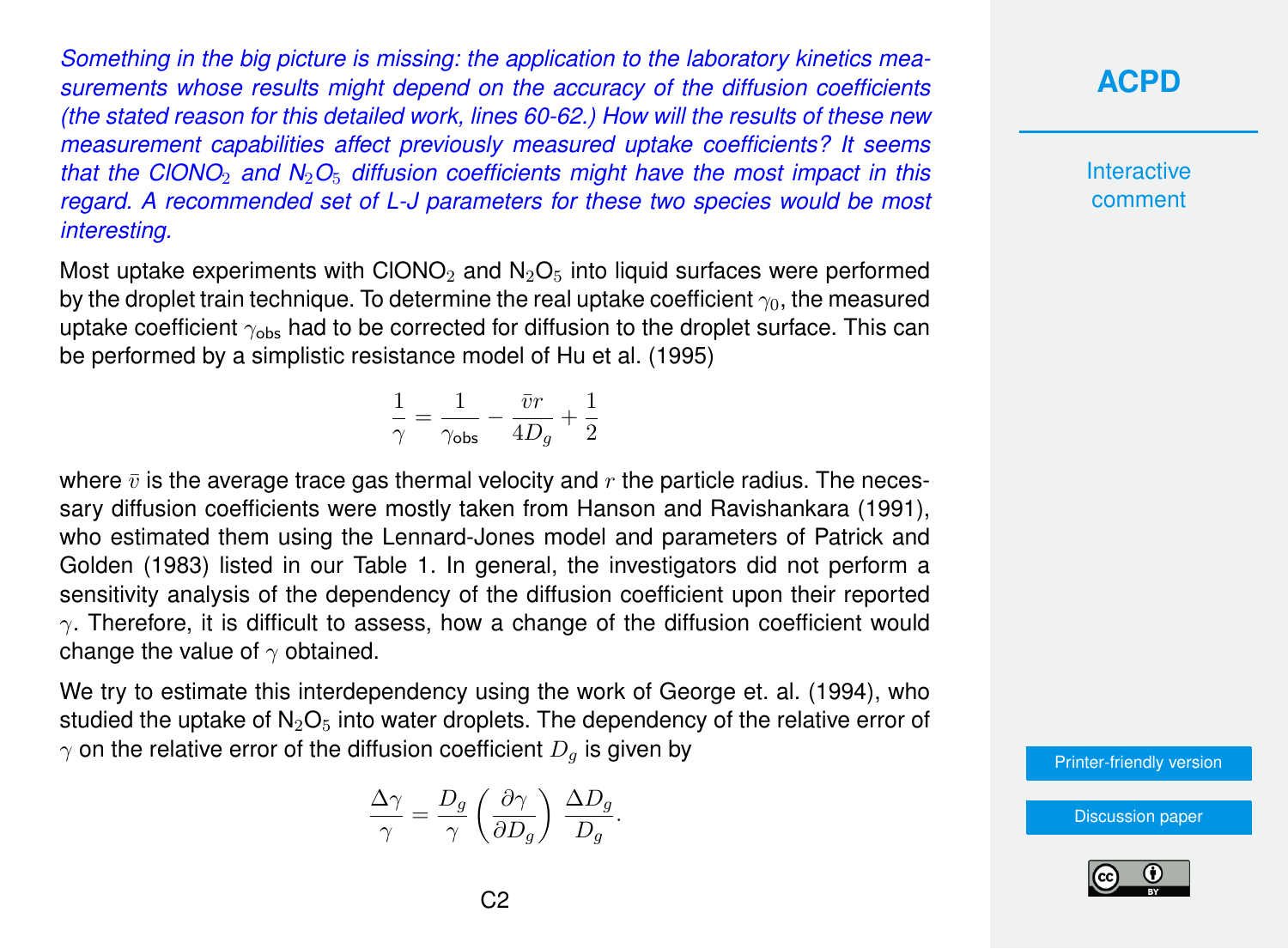Using the resistance model for a spherical particle, this yields

$$
\frac{\Delta \gamma}{\gamma} = \frac{\gamma \bar{v}r}{4D_g} \frac{\Delta D_g}{D_g}.
$$

George et. al. (1994) calculated the diffusion coefficient of  $N_2O_5$  in  $N_2$  using the method of Fuller et al. (1966). Back calculated to 273.15 K, they obtained  $D_0=0.112~\mathsf{cm^2s^{-1}}.$ This value is about 24% higher than the diffusion coefficient 0.09 cm $2$ s $^{-1}$  estimated by the LJ-model, which is consistent with our data within the error limits. At 273 K and 25.2 Torr, they obtained  $\gamma = 0.020 \pm 0.002$ . Assuming a particle radius of 60  $\mu$ m, a diffusion coefficient of  $D=3.38$  cm<sup>2</sup>s<sup>-1</sup> at 25.2 Torr and  $\bar{v}=231.4$  m s<sup>-1</sup>, the relative error is  $\Delta\gamma/\gamma = 0.21 \Delta D_a/Dq = 5\%.$ 

To estimate  $\gamma$  for the uptake of CIONO<sub>2</sub> on ice and subsequent reaction, the diffusion coefficient might be of greater importance. Hanson and Ravishankara (1992) reported for their flow tube reactor study, gas phase diffusion limits transport to the ice surface. They were only able to report an upper limit of  $\gamma > 0.3$  since the diffusion coefficient of  $CIONO<sub>2</sub>$  in He was not accurately known.

We conclude that the diffusion coefficients of CIONO<sub>2</sub> and  $N_2O_5$  calculated by the LJmodel using  $\sigma$  and  $\epsilon$  from Patrick and Golden (1983) are a good choice. Therefore, it does not make sense to backward calculate  $\sigma$  and  $\epsilon$  from our experimental data.

*The concerns about the measurements center around these two molecules and the temperature dependencies of the D's. Both N<sub>2</sub>O<sub>5</sub>'s and ClONO<sub>2</sub>'s measured Tdependencies differ significantly from that expected for L-J interactions.*

We use the anova() test of R (Phillips, 2018) to check if the temperature coefficient b in our Table 3 which we determined for CIONO<sub>2</sub> and  $N_2O_5$  significantly deviates from the temperature coefficient of the LJ-model. To do this, first a fit is performed using Eq. (5) and Eq. (24) with  $D_0$  and b fit parameters. This yields the values given in Table 3. Then the fit is repeated setting  $b$  to the value of the Lennard-Jones model. Now the **Interactive** comment

[Printer-friendly version](https://www.atmos-chem-phys-discuss.net/acp-2019-1050/acp-2019-1050-AC3-print.pdf)

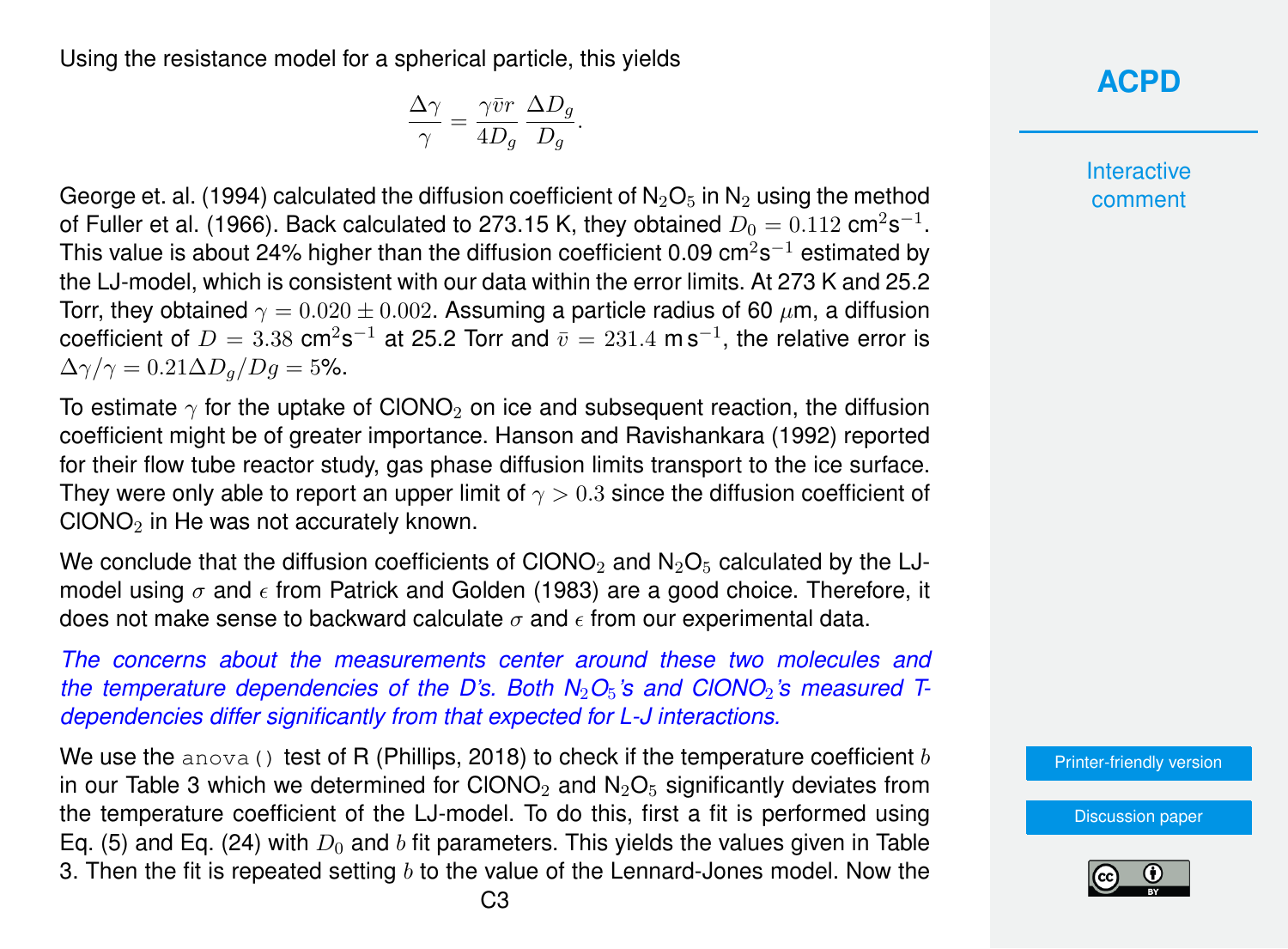two fits (statistical models) are compared using the  $anova()$  test. As you can see, the T-dependencies does not differ significantly from  $b$  predicted by Eq. (7):

| Species Carrier    |                | b    | $D_0$                     | $\boldsymbol{a}$ |      | Deviation                        |
|--------------------|----------------|------|---------------------------|------------------|------|----------------------------------|
|                    |                | (LJ) | $\text{\rm [cm^2s^{-1}]}$ | [s]              |      |                                  |
| $CIONO2$ He        |                | 1.72 | $0.307 \pm 0.003$         | $\sim$           | 0.37 | not significant                  |
| CIONO <sub>2</sub> | N <sub>2</sub> | 1.88 | $0.086 \pm 0.001$         |                  | 0.08 | weakly significant               |
| $N_2O_5$           | He             | 1.73 | $0.31 \pm 0.01$           |                  |      | $-12 \pm 3$ 0.16 not significant |
| $N_2O_5$           | N <sub>2</sub> | 1.91 | $0.085\pm0.002$           | $-29 \pm 4$ 0.35 |      | not significant                  |

*While losses were addressed, it seems these anomalous T-dependencies suggest there is more to the story. The indirect detection method for these two species is worth some consideration. Hard to come up with reasons why these two molecules interacting with He and N*<sup>2</sup> *should not be describable by L-J potentials.*

We don't think that the titration reaction with NO can affect the temperature dependency because the titration reaction is always performed outside the thermostatted cold box in a heating zone.

Regarding the LJ-model, two things have to be considered:

- 1. CIONO<sub>2</sub> and  $N_2O_5$  are both polar components with a permanent dipole moment. Therefore, the interactions with He and  $N_2$  are not only van der Waals interactions but also dipole – induced dipole interactions. The latter are not considered in the simple LJ-model.
- 2. For unstable compounds like CIONO<sub>2</sub> and  $N_2O_5 \epsilon$  cannot be obtained from viscosity data.  $\epsilon$  can only be estimated from the boiling point using Eq. (4). But for polar component this only can be a rough estimation since the boiling point not only depends on the van der Waals interactions but also on dipole – dipole interactions.



**Interactive** comment

[Printer-friendly version](https://www.atmos-chem-phys-discuss.net/acp-2019-1050/acp-2019-1050-AC3-print.pdf)